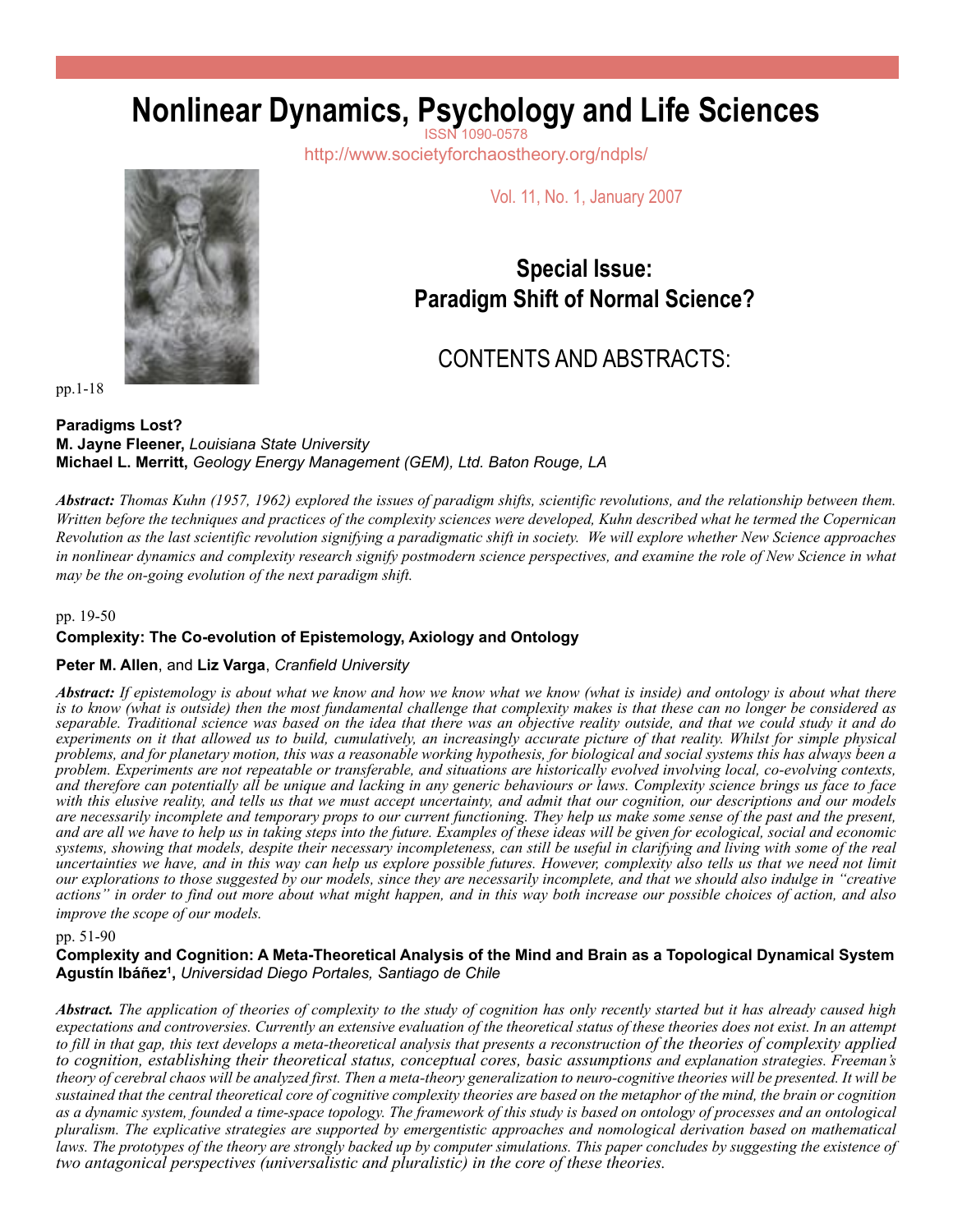#### pp. 91-117

#### **The Emergence of Leadership in Coordination-intensive Groups**

#### **Stephen J. Guastello**, and **Robert W. Bond, Jr.**, *Marquette University*

*Abstract: Although group coordination was introduced to psychology in the early 1990s, it was not until the advent of nonlinear dynamical systems (NDS) that it was possible to gain an understanding of how the process of implicit learning and self-organization take place in conditions where no hierarchical (management) influences are involved. This experimental study examined how leaders might emerge from coordination-intensive task groups where verbal interaction is not possible. NDS and game-theoretical research indicate that the presence of leaders is not required to produce coordination. Thus the question remains as to whether leaders would emerge from coordination-intensive task groups in the similar manner to how they emerge from other types of groups. In the experiment, 13 4-person groups were allowed to discuss the coordination (card game) task while performing it; 13 other groups worked nonverbally. Split-plot ANOVA showed that verbalizing groups performed better than nonverbalizing groups overall and showed more acute coordination learning curves. Nonlinear regression for temporal dynamics within verbalizing and nonverbalizing groups showed asymptotic stability*  for initial coordination learning and transfer to a coordination rule of equal difficulty, but a chaotic function was observed when the *teams switched to a more difficult coordination rule. A questionnaire measured leadership emergence at the end of the game along with other social contributions to the groups' efforts. The average level of leadership emergence for individuals did not differ between verbal and nonverbal conditions, although differences in other social contributions were observed. This experiment illustrates, furthermore, how the nonlinear science paradigm produces new hypotheses concerning verbalization that would not have been formulated otherwise. New avenues of study concerning coordination, leadership, and hierarchies are also discussed.*

*pp. 119-147*

Do Nonlinear Dynamics in Economics Amount to a Kuhnian Paradigm Shift? **Mohammed H.I. Dore,** *Brock University* **J. Barkley Rosser, Jr.,** *James Madison University*

*Abstract: Much empirical analysis and econometric work recognizes that there are nonlinearities, regime shifts or structural breaks, asymmetric adjustment costs, irreversibilities and lagged dependencies. Hence, empirical work has already transcended neoclassical economics. Some progress has also been made in modeling endogenously generated cyclical growth and fluctuations. All this is*  inconsistent with neoclassical general equilibrium. Hence there is growing evidence of Kuhnian anomalies. It therefore follows that there *is a Kuhnian crisis in economics and further research in nonlinear dynamics and complexity can only increase the Kuhnian anomalies. This crisis can only deepen. However, there is an ideological commitment to general equilibrium that justifies "free enterprise" with only minimal state intervention that may still sustain neoclassical economics despite the growing evidence of Kuhnian anomalies. Thus, orthodox textbook theory continues to ignore this fact and static neoclassical theory remains a dogma with no apparent reformulation to replace it.* 

pp. 149-165

#### **Process and Meaning: Nonlinear Dynamics and Psychology in Visual Art**

#### **Tobi Zausner,** *The C. G. Jung Foundation*

*Abstract: Creating and viewing visual art are both nonlinear experiences. Creating a work of art is an irreversible process involving increasing levels of complexity and unpredictable events. Viewing art is also creative with collective responses forming autopoietic structures that shape cultural history. Artists work largely from the chaos of the unconscious and visual art contains elements of chaos. Works of art by the author are discussed in reference to nonlinear dynamics. "Travelogues" demonstrates continued emerging interpretations and a deterministic chaos. "Advice to the Imperfect" signifies the resolution of paradox in the nonlinear tension of opposites. "Quanah" shows the nonlinear tension of opposites as an ongoing personal evolution. "The Mother of All Things" depicts seemingly separate phenomena arising from undifferentiated chaos. "Memories" refers to emotional fixations as limit cycles. "Compassionate Heart," "Wind on the Lake," and "Le Mal du Pays" are a series of works in fractal format focusing on the archetype of the mother and child. "Sameness, Depth of Mystery" addresses the illusion of hierarchy and the dynamics of symbols. In "Chasadim" the origin of worlds and the regeneration of individuals emerge through chaos. References to chaos in visual art mirror the nonlinear complexity of life.* 

pp 167-182

### **Commentary on Paradigms and Key Word Index for** *NDPLS* **Articles 1997-2006**

### **Stephen J. Guastello**<sup>1</sup> , *Editor-in-Chief*

*Abstract: Although a paradigm shift in the sense of a postmodern worldview might be taking shape in society at large, the core concepts of nonlinear science date back a century, and are only tangentially influenced by other intellectual developments. Relative to contemporary science it offers new concepts concerning events that transpire over time, new hypotheses, new methods for answering new questions, some efficient answers, and a new perspective for understanding what we do not know in addition to knowing how we*